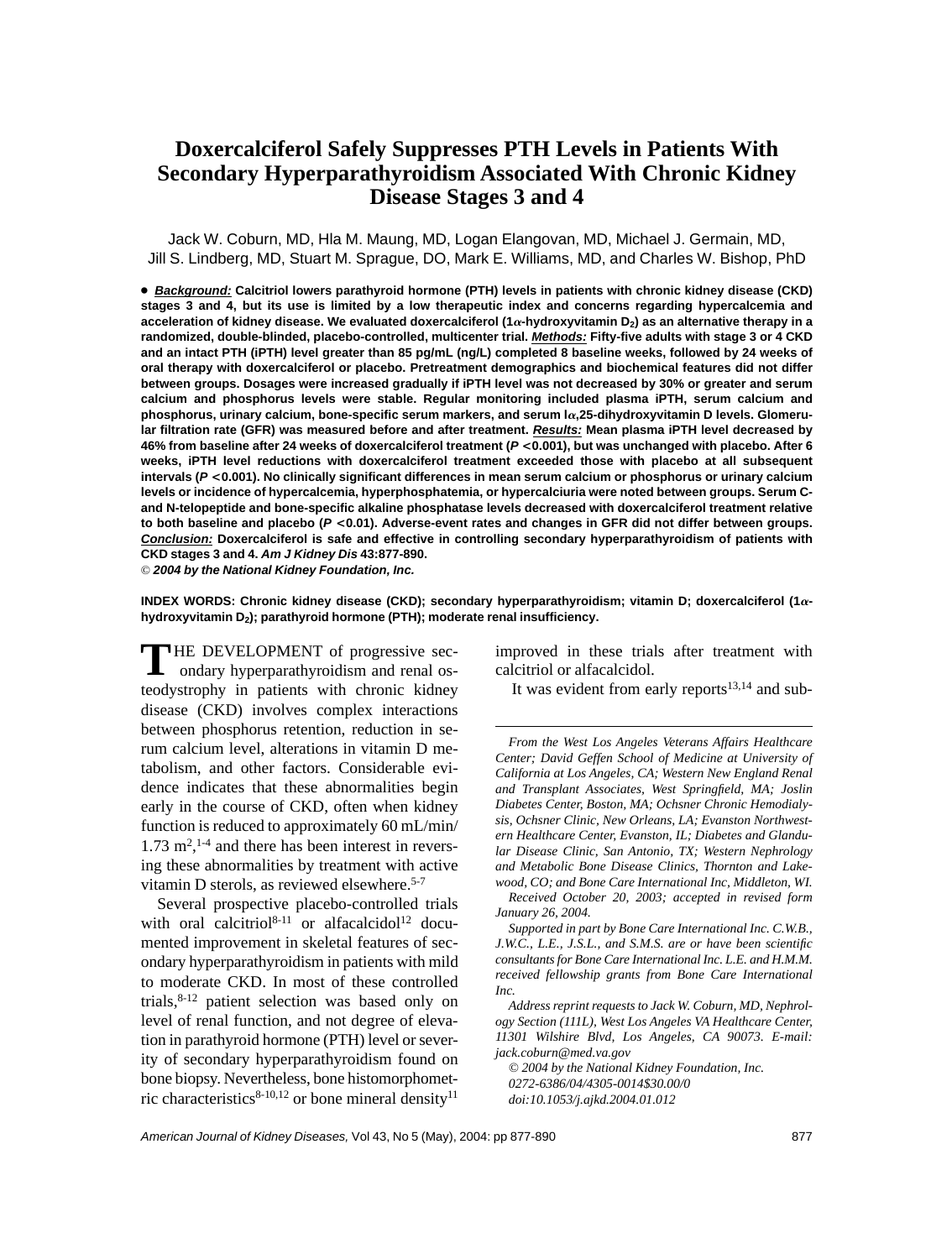sequent trials $8,10,12$  that therapeutic indices for calcitriol and alfacalcidol are low in patients with CKD. With calcitriol, doses escalating to  $0.5 \mu$ g/d frequently were associated with hypercalcemia,<sup>8,10</sup> and 1 study using a dose of 1.0  $\mu$ g/d found hypercalcemia and a reversible reduction in creatinine clearance.13 In another controlled trial using a constant calcitriol dose of only 0.125  $\mu$ g/d,<sup>15</sup> serum calcium and phosphorus levels were unchanged, as were levels of intact PTH (iPTH). However, there was partial prevention of a progressive increase in iPTH levels observed with placebo treatment. In a large, multicenter, placebo-controlled trial of alfacalcidol, the dose was titrated upward in  $0.25 - \mu$ g increments to increase serum calcium levels slightly within the normal range, and the dose was reduced if serum calcium level increased to greater than normal.<sup>12</sup> The maximum dose of alfacalcidol reached in this study averaged only 0.44  $\mu$ g/d.

Three active vitamin D sterols have been introduced into clinical use that exert less calcemic action in experimental animals compared with calcitriol or alfacalcidol $16-19$ ; namely, paricalcitol,<sup>20</sup> doxercalciferol,<sup>21,22</sup> and maxicalcitol.<sup>23</sup> To date, clinical trials using these agents have been limited to patients with end-stage renal disease undergoing treatment with regular dialysis.

The present report describes results of a multicenter, double-blinded, placebo-controlled trial using oral doxercalciferol in patients with CKD with secondary hyperparathyroidism, defined as an iPTH level greater than 85 pg/mL (ng/L) and a glomerular filtration rate (GFR) ranging from 13 to 47 mL/min/1.73 m<sup>2</sup>, estimated by means of the extended Modification of Diet in Renal Disease (MDRD) formula.24 The trial showed a substantial reduction in iPTH levels during 24 weeks of doxercalciferol treatment. Moreover, a mean doxercalciferol dose as high as  $1.62 \mu g/d$  was tolerated, with minimal increments in serum calcium levels, and almost all individual calcium values were within the normal range. Treatment with doxercalciferol caused no significant reduction in measured GFR and no increase in incidence of hypercalcemia and hypercalciuria compared with treatment with placebo. These results indicate that oral doxercalciferol can be administered safely and effectively to patients with stages 3 and 4 CKD.

#### METHODS

# *Study Design*

Patients with mild to moderate chronic renal insufficiency, who would now be designated as having CKD stages 3 and 4 (GFR, 15 to 59 mL/min/1.73 m<sup>2</sup>),<sup>25</sup> and secondary hyperparathyroidism were enrolled in a multicenter, placebocontrolled, clinical trial. On enrollment, each subject was assigned at random in double-blinded fashion to 1 of 2 treatment groups. Both groups completed an 8-week baseline period (weeks  $-8$  to 0) and entered a 24-week treatment period (weeks 1 to 24) to receive oral treatment with either doxercalciferol ( $1\alpha$ -hydroxyvitamin  $D_2$ ) or placebo. Subjects were administered no active vitamin D sterol other than doxercalciferol during the trial. When a local investigator considered that a phosphate-binding agent was needed, only calcium-based phosphate binders were administered. The protocol and consent forms were approved by the institutional review board at each study site, and informed consent was obtained from each patient at the time of screening for entry into the baseline period.

Plasma iPTH, serum calcium, and serum phosphorus levels and fasting spot urine samples for calcium-creatinine ratio (urine Ca-Cr ratio) were monitored monthly during the baseline period, biweekly during the first 2 months of the treatment period, and monthly thereafter. Routine blood chemistry and hematologic test results; 24-hour urinary calcium, phosphorus, and creatinine levels; levels of bonespecific serum markers, described later; and serum total  $1\alpha$ , 25-dihydroxyvitamin D levels were monitored monthly during the baseline period and the first 2 months of the treatment period and bimonthly thereafter. Serum total 25 hydroxyvitamin D and GFR were measured before beginning the treatment period, and GFR was measured again at the last study visit.

#### *Selection of Subjects*

Patients were recruited from the West Los Angeles Veterans Affairs Healthcare Center, Los Angeles, CA; Diabetes and Glandular Disease Clinic, San Antonio, TX; Ochsner Clinic, New Orleans, LA; Joslin Diabetes Center, Boston, MA; Western New England Renal and Transplant Associates, West Springfield, MA; Evanston Northwestern Healthcare Research Institute, Evanston, IL; and Western Nephrology and Metabolic Bone Disease Clinics, Thornton and Lakewood, CO.

Inclusion criteria for entry of patients into the baseline period were age of 18 to 85 years; the presence of mild to moderate renal insufficiency, estimated by a serum creatinine level of 1.8 to 5.0 mg/dL (160 to 440  $\mu$ mol/L) for men or 1.6 to 4.0 mg/dL (140 to 350  $\mu$ mol/L) for women; and a plasma iPTH value greater than 85 pg/mL  $(>\,85 \, \text{ng/L})$  at screening. A retrospective application of the extended MDRD equation showed that 1 enrolled subject had an estimated GFR of 13 mL/min/1.73 m<sup>2</sup>; all others had estimated GFRs ranging from 15 to 47 mL/min/1.73 m2. Exclusion criteria included current alcohol or drug abuse; pregnancy or nursing; a history of nephrolithiasis; previous renal transplantation, hyperthyroidism, or sarcoidosis; active malignancy requiring treatment; various gastrointestinal diseases, such as malabsorption syndrome, surgery that might reduce intes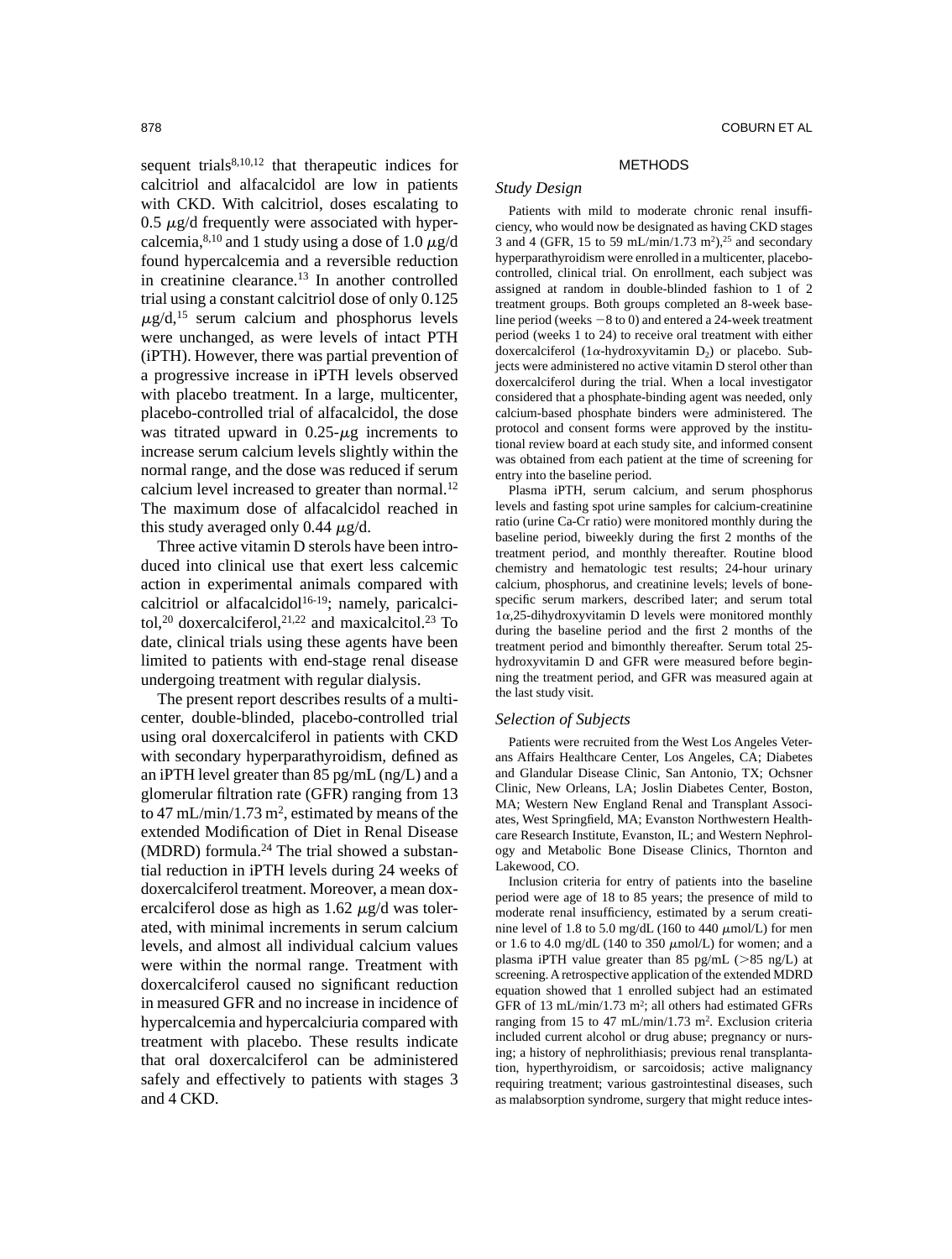tinal absorption, or ulcerative colitis; significant impairment of hepatic function; or any other condition that might place the patient at undue risk or preclude a patient from completing the study. Patients were excluded from entry if they had received treatment with anticonvulsants, glucocorticoids, bisphosphonates, fluoride, or lithium during the previous 12 months. Female patients who were receiving estrogen treatment before enrollment were maintained on the same estrogen regimen throughout the study. An enrolled subject was withdrawn and did not enter the treatment period if, during the baseline period, urinary protein excretion was 4.0 g/24 h or greater combined with a serum albumin level of 3.5 g/dL or less ( $\leq$ 35 g/L), urinary calcium excretion exceeded 150  $mg/24$  h ( $>3.74$  mmol/24 h), or serum creatinine level exceeded 5.0 mg/dL ( $>440 \mu$ mol/L) for men or 4.0 mg/dL  $($  > 350  $\mu$ mol/L) for women. Enrolled subjects who initiated dialysis therapy or underwent renal transplantation were withdrawn from the study.

#### *Patient Screening and Enrollment*

Of 133 patients initially screened, 72 patients (54%) entered the baseline period. The 61 screened patients who did not enter the baseline period included 40 patients with iPTH levels of 85 pg/mL or less ( $\leq$ 85 ng/L), 9 patients with serum creatinine levels outside the allowed ranges, 3 patients who had received therapy with glucocorticoids, 1 patient who had received anticonvulsant therapy, and 1 patient who was found to have idiopathic calcium stone disease. One patient died before enrollment, 5 patients declined to participate and withdrew their consent, and 1 patient was found to reside too far from the study site for 6 months of each year.

# *Subjects Discontinuing During Baseline*

Fifty-five of 72 subjects (76%) who enrolled in the baseline period qualified for entry into the treatment period. The 17 subjects who terminated or were disqualified during the baseline period included 8 patients with urinary protein excretion of 4 g/24 h or greater combined with a serum albumin level of 3.5 g/dL (35 g/L), 3 patients with serum creatinine levels greater than the allowed limit at 1 of the first 2 washout visits (weeks  $-8$  or  $-4$ ), and 1 patient with a serum creatinine level less than the inclusion limit. Three subjects withdrew their consent to participate, and 2 patients were hospitalized for serious illnesses that precluded further participation in the study.

#### *Randomization*

Random assignment of subjects to either treatment group, doxercalciferol or placebo, was completed in subgroups of 10, with 5 subjects assigned to each group. An independent statistician using the Statistical Analysis System (SAS Institute, Cary, NC) prepared the randomization code.

# *Drug Formulation*

Doxercalciferol was formulated in soft gelatin capsules, each containing  $0.5 \mu$ g. Identical-appearing capsules containing either doxercalciferol or placebo were packaged, 50 capsules/bottle, in polyethylene bottles with tamper-evident seals and reusable child-resistant caps.

### *Dosing*

The initial dose was 2 capsules/d, taken before breakfast; this provided 1.0  $\mu$ g/d for those assigned to doxercalciferol treatment. The dosage was increased by 1 capsule/d at monthly intervals if plasma iPTH level was not reduced by at least 30% from baseline value and providing serum calcium level was 9.6 mg/dL or less ( $\leq$ 2.4 mmol/L), serum phosphorus level was 5.0 mg/dL or less ( $\leq$ 1.6 mmol/L), 24-hour urinary calcium level was 200 mg or less  $(\leq 5.0)$ mmol), and fasting urine Ca-Cr ratio was 0.25 mg/mg or less  $(\leq 0.71$  mmol/mmol). The maximum dosage permitted was 10 capsules/d, which would provide 5.0  $\mu$ g/d, or 35.0  $\mu$ g/wk, of doxercalciferol.

During the treatment period, subjects suspended treatment temporarily if they developed low iPTH levels  $(<15.0$ pg/mL [ng/L]); moderate hypercalcemia, defined as corrected serum calcium level greater than  $10.7 \text{ mg/dL}$  ( $>2.7$ mmol/L); hypercalciuria, defined as urinary calcium level greater than 200 mg/24 h  $($ >5.0 mmol/24 h); or a fasting urine Ca-Cr ratio greater than  $0.25$  mg/mg ( $>0.71$  mmol/ mmol). They were then monitored weekly until serum calcium and urine calcium levels normalized  $(\leq 10.2 \text{ mg/dL})$  $[\leq 2.5 \text{ mmol/L}]$  for serum calcium,  $\leq 150 \text{ mg}/24$  h  $[\leq 3.7 \text{ mmol/L}]$ mmol/24 h] for urinary calcium, and  $\leq 0.25$  mg/mg [ $\leq 0.71$ ] mmol/mmol] for urine Ca-Cr ratio). Then they resumed the test drug at a dose reduced by 1 capsule/d. If appropriate, they also reduced the dose of a calcium-based phosphatebinding agent. If mild hypercalcemia, defined as a serum calcium level of 10.3 to 10.7 mg/dL (2.6 to 2.7 mmol/L), or hyperphosphatemia, defined as a serum phosphorus level greater than 5.0 mg/dL  $(>1.6 \text{ mmol/L})$ , occurred, patients adjusted their consumption of calcium-based phosphate binders and/or reduced the dosage of test drug. At the discretion of each local investigator, the prescribed dosage of calciumbased phosphate binder could be increased in those who developed hypocalcemia (serum calcium  $\leq 9.0$  mg/dL  $\leq 2.2$ ) mmol/L]). If a specific constant daily dosage of doxercalciferol was not optimal in maintaining a decrease in plasma iPTH levels of 30% or greater from baseline, the local investigator could vary the daily dosage according to a defined schedule (eg, alternating the daily dose from 1 to 2 capsules, or 0.5  $\mu$ g to 1.0  $\mu$ g) to optimize the weekly dose for the requirements of an individual subject.

#### *Laboratory Procedures*

Blood samples collected at each local site were shipped on cold packs by overnight delivery to LifeChem Laboratory Services (now SpectraEast Laboratory), Rockleigh, NJ, for analysis. Plasma iPTH levels were determined by using a first-generation 2-site immunoradiometric assay. Aliquots of 24-hour urine were acidified to a pH less than 2.0 by using 6 mol/L of HCl for the determination of calcium, phosphorus, and creatinine levels. Serum samples for determination of osteocalcin, bone-specific alkaline phosphatase (BSAP), Ctelopeptide, N-telopeptide, and total 25-hydroxyvitamin D levels were divided into multiple 1-mL aliquots, stored frozen at  $-70^{\circ}$ C in polypropylene tubes, and subsequently shipped on dry ice to Pacific Biometrics Inc, Seattle, WA, for analysis without previous thawing. All samples obtained from the same subject for each specific parameter were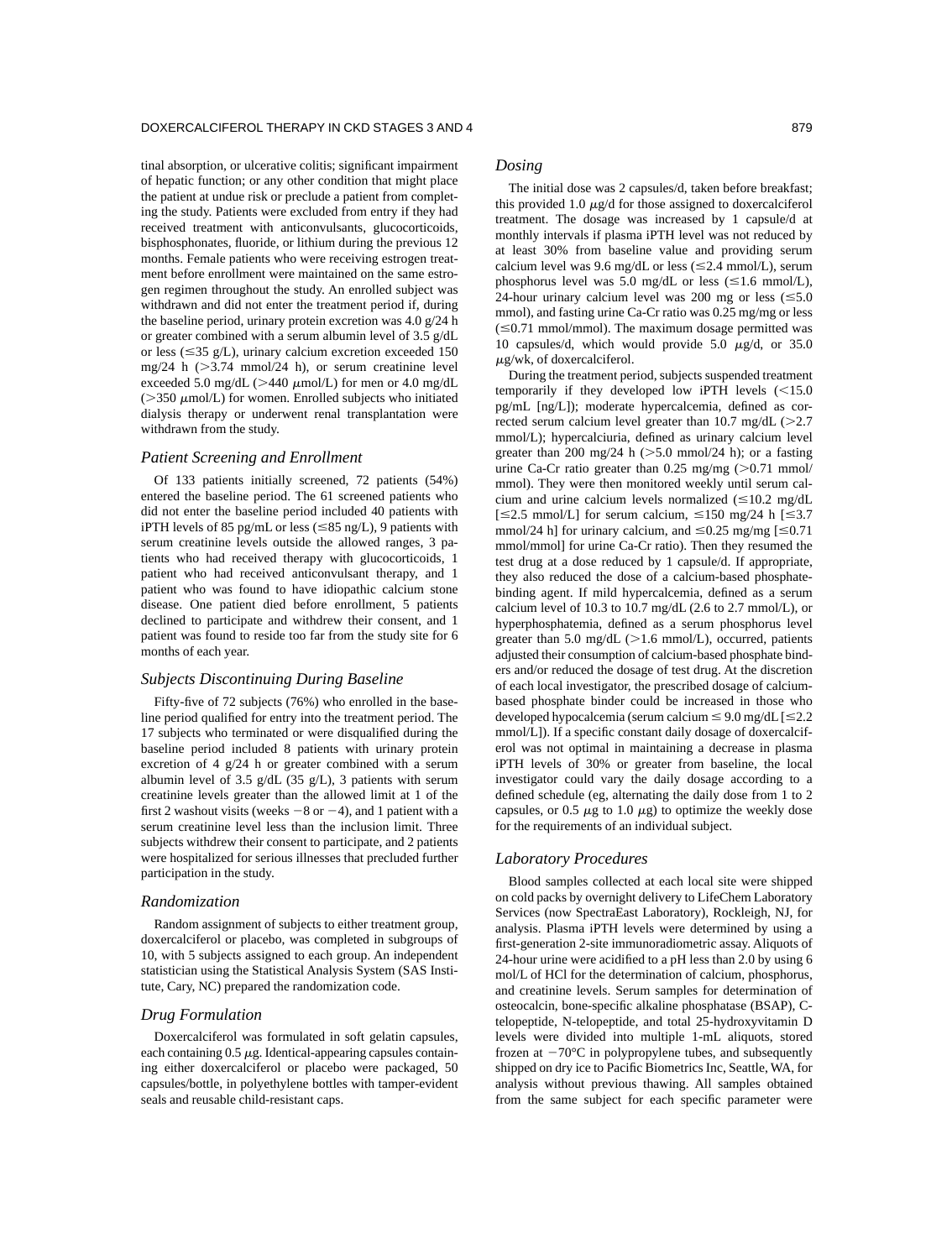| Characteristic                                             | Active ( $n = 27$ ) | Placebo ( $n = 28$ ) | Difference $(P)$ |
|------------------------------------------------------------|---------------------|----------------------|------------------|
| Age (y)                                                    | 64.1 $\pm$ 12.6     | $65.0 \pm 12.1$      | 0.79             |
| Sex                                                        |                     |                      |                  |
| Male                                                       | 21                  | 24                   | 0.50             |
| Female                                                     | 6                   | 4                    |                  |
| Race                                                       |                     |                      |                  |
| African American                                           | 12                  | 10                   | 0.60             |
| Caucasian                                                  | 13                  | 15                   |                  |
| Hispanic                                                   |                     | 3                    |                  |
| Other                                                      |                     | 0                    |                  |
| Weight (kg)                                                | $84.3 \pm 20.0^*$   | $85.9 \pm 18.2$      | 0.76             |
| Measured GFR (mL/min)                                      | $33.5 \pm 15.4$     | $36.9 \pm 17.2$      | 0.45             |
| Calculated GFR (mL/min/1.73 mm <sup>2</sup> ) <sup>+</sup> | $25.2 \pm 9.3$      | $24.7 \pm 7.2$       | 0.78             |
| Previous use of calcitriol                                 |                     |                      |                  |
| Yes                                                        | 1                   | 2                    | 1.00             |
| <b>No</b>                                                  | 26                  | 26                   |                  |
| Previous use of calcium-based phosphate binders            |                     |                      |                  |
| Yes                                                        | 6                   | 10                   | 0.38             |
| No                                                         | 21                  | 18                   |                  |

**Table 1. Demographic Profile of Enrolled Subjects at Baseline, by Treatment Group**

NOTE. Values expressed as mean  $\pm$  SD or number of patients.

\*A baseline weight was not obtained for 2 subjects in the active-treatment group.

†By MDRD Study equation.

analyzed together in the same batch. Serum samples for total  $1\alpha$ , 25-dihydroxyvitamin D were frozen at  $-70^{\circ}$ C in polypropylene tubes and shipped on dry ice to Esoterix Inc, Calabasas Hills, CA. Serum samples from each subject were analyzed batch-wise by using a radioreceptor assay preceded by high-performance liquid chromatography, which measured both  $1\alpha, 25$ -dihydroxyvitamin  $D_2$  and  $1\alpha, 25$ -dihydroxyvitamin D<sub>3</sub>. GFR was determined during baseline and on completion of the treatment period by means of a method using either technetium-labeled diethylene triamine pentacetic acid or 125 iodine–labeled iothalamate. The same standardized method for GFR determination was used in all subjects at each individual study site. Serial blood and urine samples collected for GFR determination were analyzed on site or, if not possible, sent on ice for analysis at the Cleveland Clinic, Cleveland, OH.

### *Analysis of Data*

In patients with serum albumin levels less than 4.0 g/dL  $(<$ 40 g/L), corrected serum calcium level was calculated by using the following formula:

#### Corrected serum calcium (mg/dL)

= measured serum calcium (mg/dL) +  $(0.8 \times 14.0$ 

 $-$  measured serum albumin (mg/dL)])

Baseline serum calcium values were corrected in 17 subjects (10 subjects assigned to active treatment, 7 subjects assigned to placebo) for reduced serum albumin levels that ranged from 3.40 to 3.95 g/dL (34.0 to 39.5 g/L). Week 24, serum calcium values were corrected in 16 subjects (7

patients, active treatment; 9 patients, placebo) for serum albumin levels ranging from 3.60 to 3.90 g/dL (36.0 to 39.0 g/L). Mean serum albumin levels in these subjects at baseline and week 24 were 3.81  $\pm$  0.19 and 3.77  $\pm$  0.11 g/dL  $(38.1 \pm 1.9 \text{ and } 37.7 \pm 1.1 \text{ g/L})$  in the active group and 3.75  $\pm$  0.19 and 3.82  $\pm$  0.11 g/dL (37.5  $\pm$  1.9 and 38.2  $\pm$ 1.1 g/L) in the placebo group.

Baseline values for all parameters are defined as the mean of data collected during weeks  $-4$  and 0 of the baseline period. A positive response is defined as a reduction in mean plasma iPTH levels at weeks 20 and 24 that was at least 30% less than the baseline value. At each time, descriptive statistics were calculated, including number, mean, SD, and SE. Also, the significance of the mean difference from baseline at each time was assessed by means of paired *t*-test using the Bonferroni method to correct for multiple comparisons. Treatment groups were compared at baseline and each subsequent time, and the significance of differences between means was assessed by means of 2-sample *t*-test. For selected parameters, such as iPTH level, absolute data also were expressed as a percentage of baseline or absolute change from baseline, and the analysis was repeated on these relative values. These analyses were completed on data from all subjects administered any test drug.

#### RESULTS

### *Study Population*

Demographic and baseline biochemical profiles of 55 subjects who entered the treatment period are listed according to treatment group in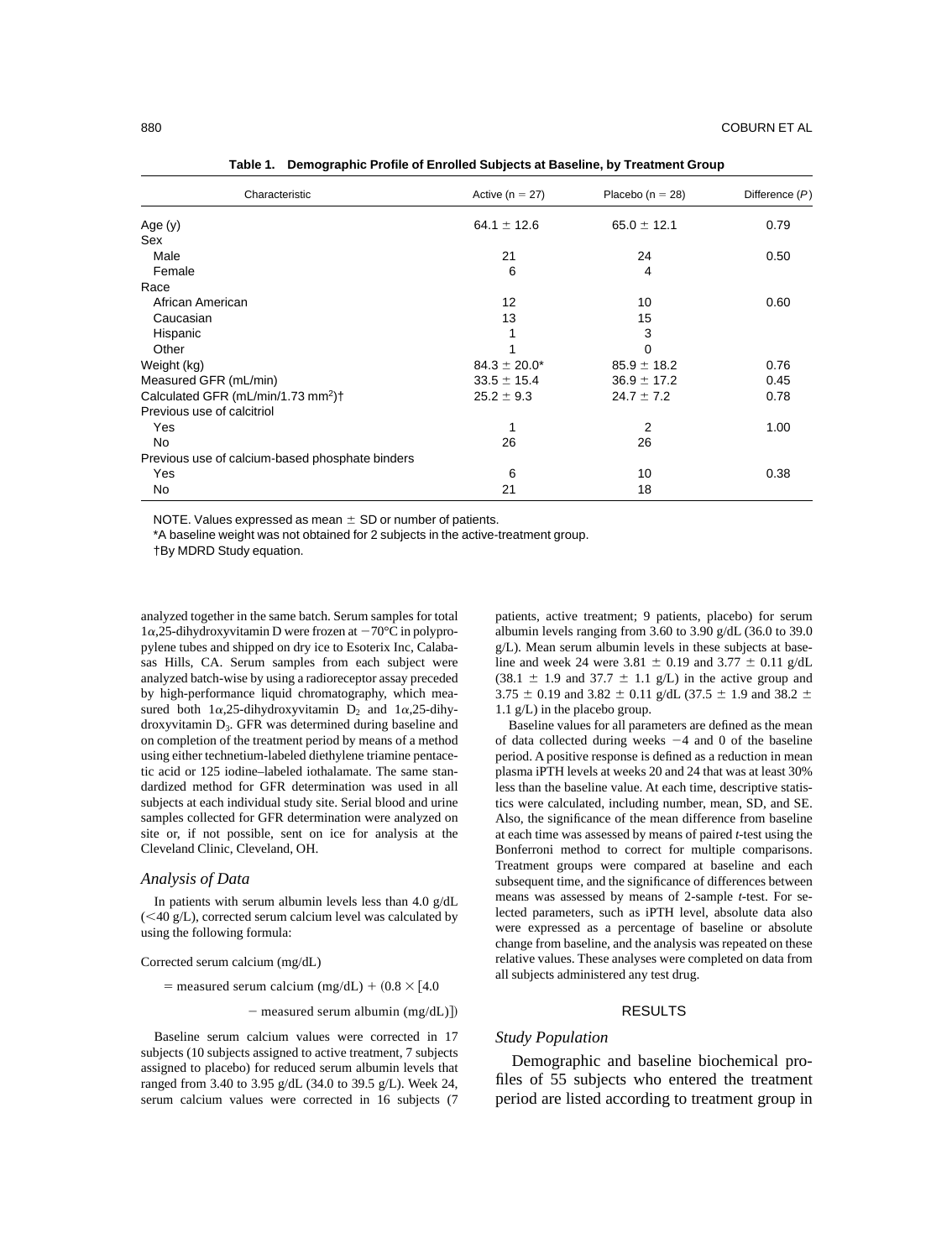| Active ( $n = 27$ ) | Placebo ( $n = 28$ ) | Difference $(P)$ |
|---------------------|----------------------|------------------|
| $219.1 \pm 116.0$   | $171.4 \pm 75.8$     | 0.08             |
| $8.79 \pm 0.63$     | $8.87 \pm 0.67$      | 0.67             |
| $4.02 \pm 0.78$     | $3.89 \pm 0.69$      | 0.51             |
| $3.02 \pm 0.97$     | $3.06 \pm 0.83$      | 0.88             |
| $47.8 \pm 18.5$     | $48.4 \pm 17.0$      | 0.91             |
| $26.2 \pm 26.0$     | $29.9 \pm 28.8$      | 0.61             |
| $623.2 \pm 217.3$   | 610.4 $\pm$ 210.9    | 0.83             |
| $0.019 \pm 0.031$   | $0.019 \pm 0.018$    | 0.98             |
| $33.9 \pm 15.1$     | $34.9 \pm 19.5$      | 0.83             |
| $18.5 \pm 9.6$      | $18.4 \pm 6.6$       | 0.97             |
| $113.9 \pm 88.9$    | $106.9 \pm 57.3$     | 0.73             |
| $38.9 \pm 42.0$     | $29.7 \pm 14.3$      | 0.28             |
|                     |                      |                  |
| $87.0 \pm 61.0$     | $77.1 \pm 46.9$      | 0.50             |
|                     |                      |                  |

**Table 2. Biochemical Profile of Enrolled Subjects at Baseline by Treatment Group**

NOTE. Values expressed as mean  $\pm$  SD. To convert serum calcium in mg/dL to mmol/L, multiply by 0.2495: serum phosphorus in mg/dL to mmol/L, multiply by 0.3229; serum creatinine in mg/dL to  $\mu$ mol/L, multiply by 88.4; serum urea nitrogen in mg/dL to mmol/L, multiply by 0.357; urine calcium in mg/24 h to mmol/24 h, multiply by 0.02495; urine phosphorus in mg/24 h to mmol/24 h, multiply by 0.03229; urine Ca-Cr ratio in mg/mg to mmol/mmol, multiply by 2.822; serum 1 $\alpha$ , 25-dihydroxyvitamin D in pg/mL to pmol/L, multiply by 2.6; serum total 25-hydroxyvitamin D in ng/mL to nmol/L, multiply by 2.496.

Tables 1 and 2, respectively. Subjects most commonly were middle-aged men, with ages ranging from 36 to 84 years. Comparison of subjects assigned to doxercalciferol treatment with those assigned to placebo showed no significant differences for any of the parameters listed in these tables.

# *Plasma iPTH*

All subjects had an iPTH level greater than 85 pg/mL (ng/L) on screening, and ranges of iPTH values at baseline were 75 to 583 pg/mL (ng/L) in the active group and 62 to 330 pg/mL (ng/L) in the placebo group. Changes in plasma iPTH levels during the 24-week treatment period are shown in Fig 1. In the doxercalciferol group, mean iPTH level decreased from a baseline value of 219  $\pm$  22 (SE) pg/mL (ng/L) by 46.3%  $\pm$ 7.6% to 118  $\pm$ 17 pg/mL (ng/L) at week 24 (*P*)  $0.001$ ). Conversely, mean iPTH level in the placebo group did not change significantly from a baseline value of 171  $\pm$  14 pg/mL (ng/L) to  $167 \pm 15$  pg/mL (ng/L) at week 24. At weeks 16, 20, and 24, mean iPTH levels in the doxercalciferol group were significantly lower than those in the placebo group ( $P \le 0.05$ ). Moreover, mean percentages of reduction in iPTH levels in the doxercalciferol group exceeded mean changes observed in the placebo group ( $P \le 0.05$ ) at all treatment weeks except week 6 (Fig 1). Ranges of iPTH values at week 24 were 10 to 386 pg/mL (ng/L) in the active group and 43 to 257 pg/mL (ng/L) in the placebo group.

Twenty of 27 subjects (74%) treated with doxercalciferol achieved 30% or greater reductions in mean iPTH levels from baseline values during weeks 20 through 24. Conversely, only 2 of 28 subjects (7%) treated with placebo achieved an equivalent reduction in plasma iPTH levels.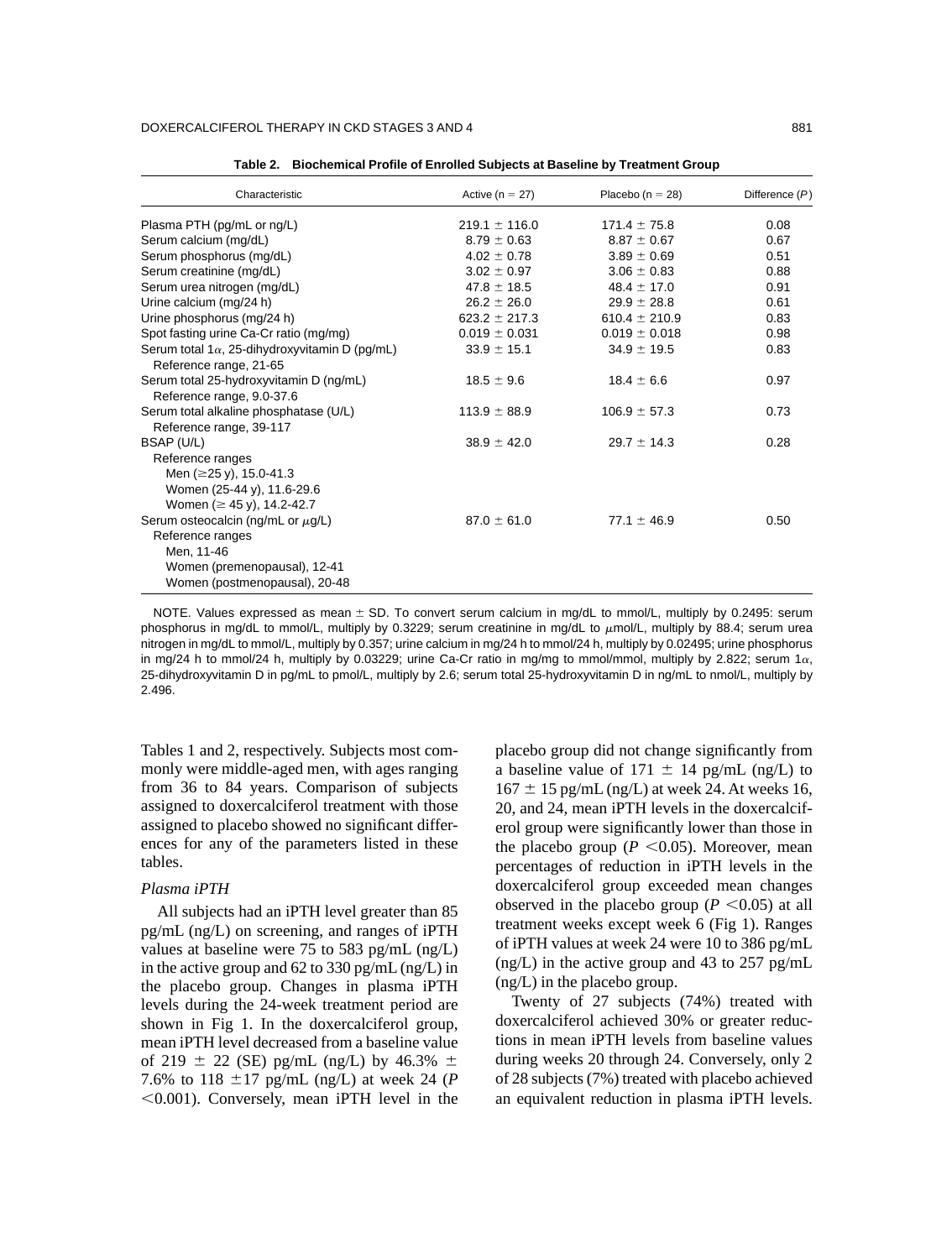

**Fig 1. Changes in plasma iPTH levels, shown as percentage of baseline value, in subjects administered doxercalciferol compared with those administered placebo. iPTH levels had decreased significantly by 2 weeks of doxercalciferol treatment and continued to decrease thereafter.**

Of 7 subjects in the doxercalciferol group who failed to achieve 30% or greater iPTH suppression during weeks 20 through 24, a total of 4 subjects completed all 24 weeks of therapy and 3 subjects terminated treatment prematurely. During weeks 20 and 24, mean iPTH level reductions in the former group of 4 subjects were  $-24\%, -24\%, -20\%, \text{ and } +3.9\%$ . The last subject was administered only low doses of doxercalciferol because of 2 episodes of hypercalcemia. The other group of 3 subjects prematurely terminated doxercalciferol treatment at weeks 5, 8, and 15 when they showed iPTH level changes of  $+23\%$ ,  $-28\%$ , and  $-44\%$ , respectively.

# *Serum Calcium and Phosphorus*

Mean values for corrected serum calcium and serum phosphorus levels during the treatment period are shown in Fig 2. Baseline mean corrected serum calcium levels were  $8.79 \pm 0.12$ (SE) mg/dL (2.19  $\pm$  0.030 mmol/L) in the doxercalciferol group and 8.87  $\pm$  0.13 mg/dL (2.21  $\pm$ 0.32 mmol/L) in the placebo group ( $P = \text{not}$ significant [NS]). At week 24, mean corrected

**Fig 2. Corrected serum calcium (top) and serum phosphorus (bottom) levels in subjects administered doxercalciferol compared with those administered placebo. As listed in Table 3, the majority of values for both calcium and phosphorus were within the normal range. To convert serum calcium in mg/dL to mmol/L, multiply by 0.2495; serum phosphorus in mg/dL to mmol/L, multiply by 0.3229.**



**Corrected Serum Calcium and Serum Phosphorus**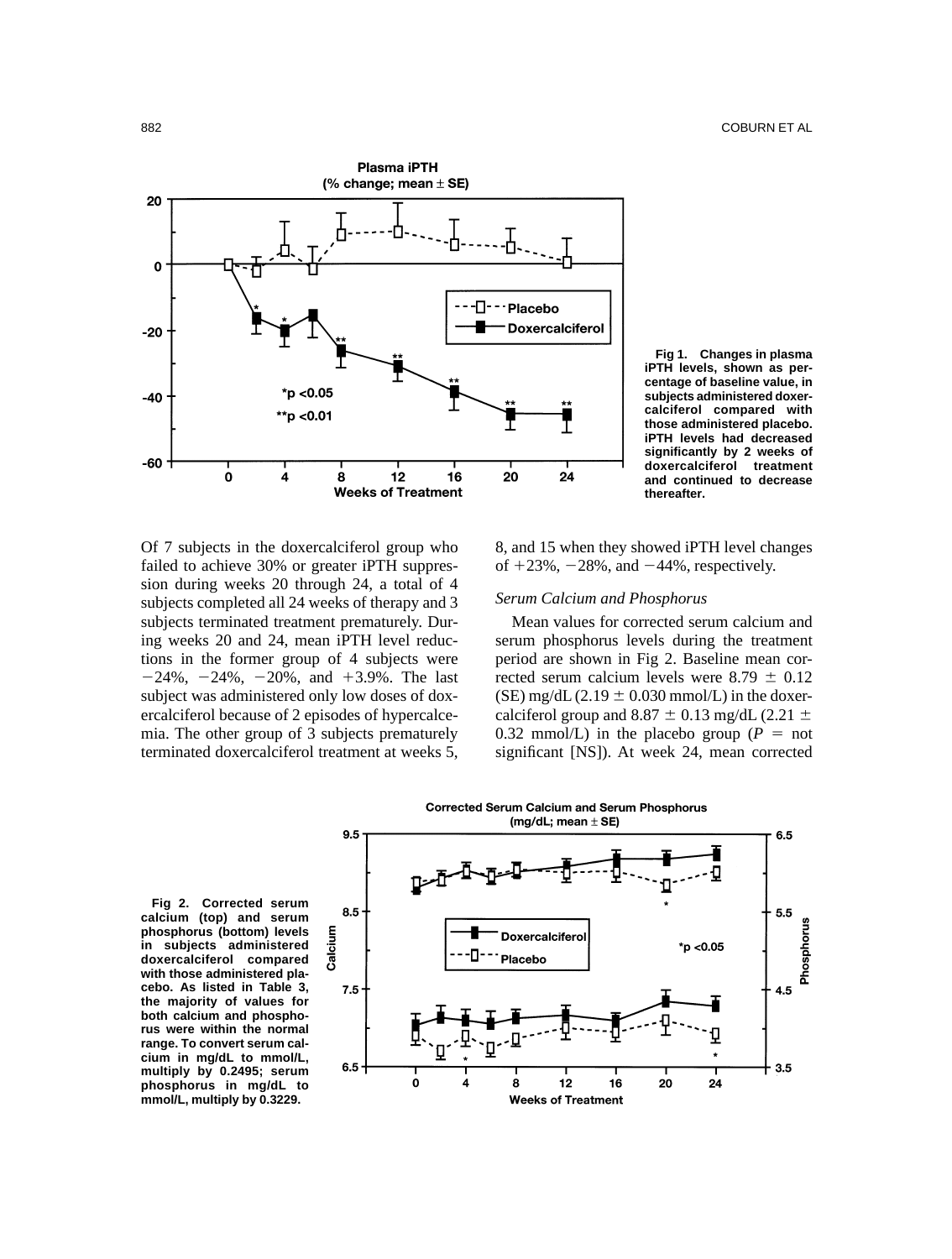



serum calcium levels were  $9.23 \pm 0.11$  mg/dL  $(2.30 \pm 0.03 \text{ mmol/L})$  in the doxercalciferol group and  $9.01 \pm 0.12$  mg/dL (2.25  $\pm$  0.04 mmol/L) in the placebo group ( $P = NS$ ). Mean levels differed between the 2 treatment groups only at week 20 ( $P \le 0.05$ ). The largest mean increment in serum calcium level in the doxercalciferol group from baseline was  $+0.47 \pm 0.11$ mg/dL (0.12  $\pm$  0.01 mmol/L) at week 24 (*P* = 0.012).

At baseline, mean serum phosphorus levels were  $4.02 \pm 0.15$  (SE) mg/dL (1.30  $\pm$  0.05 mmol/L) in the doxercalciferol group and 3.89  $\pm$ 0.13 mg/dL (1.26  $\pm$  0.04 mmol/L) in the placebo group ( $P = NS$ ). At week 24, mean serum phosphorus levels were  $4.27 \pm 0.13$  mg/dL  $(1.38 \pm 0.04 \text{ mmol/L})$  in the doxercalciferol group and 3.92  $\pm$  0.12 mg/dL (1.27  $\pm$  0.04 mmol/L) in the placebo group ( $P = 0.047$ ). Mean serum phosphorus levels did not change significantly from baseline values with doxercalciferol treatment, but they were slightly greater than in the placebo group at weeks 2 and 24 (*P*  $< 0.05$ ).

Serum calcium  $\times$  serum phosphorus product ranged from 20.0 to 61.6 mg<sup>2</sup>/dL<sup>2</sup> (1.61 to 4.96  $mmol<sup>2</sup>/L<sup>2</sup>$ ) in subjects treated with doxercalciferol and 25.0 to 71.0  $mg^2/dL^2$  (2.01 to 5.72  $mmol<sup>2</sup>/L<sup>2</sup>$ ) in subjects treated with placebo. Mean product values in subjects assigned to doxercalciferol treatment were  $35.1 \pm 1.3$  (SE) mg<sup>2</sup>/dL<sup>2</sup>  $(2.83 \pm 0.10 \text{ mmol}^2/\text{L}^2)$  at baseline and 39.2  $\pm$ 1.4 mg<sup>2</sup>/dL<sup>2</sup> (3.16  $\pm$  0.11 mmol<sup>2</sup>/L<sup>2</sup>) at week 24  $(P \leq 0.01)$ . Mean values in subjects assigned to placebo treatment were  $34.1 \pm 1.0$  mg<sup>2</sup>/dL<sup>2</sup>  $(2.75 \pm 0.08 \text{ mmol}^2/\text{L}^2)$  at baseline and 35.0  $\pm$  $1.0 \text{ mg}^2/\text{d}L^2$  (2.82  $\pm$  0.08 mmol<sup>2</sup>/L<sup>2</sup>) at week 24  $(P = NS)$ . The mean product value was greater in the group treated with doxercalciferol at weeks 2 and 24 ( $P \le 0.05$ ).

### *Urine Calcium*

Mean 24-hour urinary calcium excretion rates and mean fasting urine Ca-Cr ratios did not differ between the doxercalciferol- and placebo-treated groups at any time during the treatment period (Fig 3). In subjects treated with doxercalciferol, the mean urinary calcium level of  $26.2 \pm 5.0$ (SE) mg/24 h (0.65  $\pm$  0.12 mmol/24 h) at baseline (range, 5.0 to 114.0 mg/24 h [0.12 to 2.84 mmol/24 h]) increased slightly  $(P \le 0.05)$  to  $37.2 \pm 7.4$  mg/24 h (0.93  $\pm$  0.18 mmol/24 h) at week 24 (range, 4.9 to 134.0 mg/24 h [0.12 to 3.34 mmol/24 h]). The highest 24-hour urinary calcium excretion during doxercalciferol treatment was 176 mg/24 h (4.39 mmol/24 h) when the corresponding corrected serum calcium level was 8.2 mg/dL (2.05 mmol/L). The highest 24 hour urine calcium excretion during placebo treatment was 171 mg/24 h (4.27 mmol/24 h) when the corresponding corrected serum calcium was 8.6 mg/dL (2.15 mmol/L).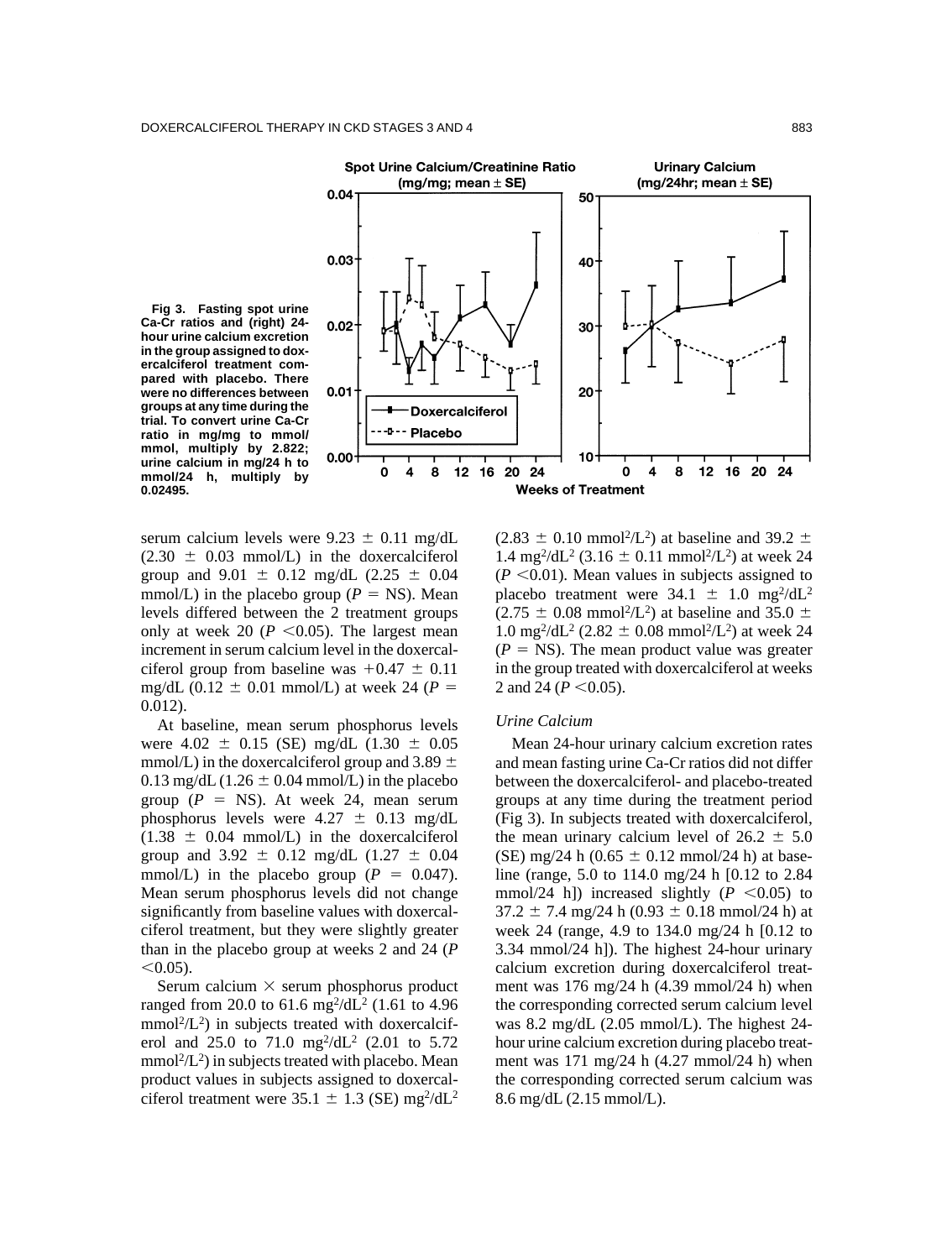**Table 3. Comparison of Elevated Values of Corrected Serum Calcium, Serum Phosphorus, 24-Hour Urine Calcium, and Fasting Spot Urine Ca-Cr Ratio During Treatment With Doxercalciferol and Placebo**

| Parameter               | Active<br>$(n = 27)$ | Placebo<br>$(n = 28)$ | Difference<br>(P) |
|-------------------------|----------------------|-----------------------|-------------------|
| Corrected serum calcium | $n = 227$            | $n = 215$             |                   |
| $>$ 10.5 mg/dL (%)      | 2.6                  | 1.9                   | 0.27              |
| $>$ 10.2 mg/dL $(%)$    | 4.9                  | 1.9                   | 0.35              |
| Serum phosphorus        | $n = 227$            | $n = 215$             |                   |
| $>6.5$ mg/dL $(\%)$     | 0.4                  | 0.5                   | 0.50              |
| $>6.0$ mg/dL (%)        | 2.6                  | 0.5                   | 0.15              |
| $>5.0$ mg/dL (%)        | 8.8                  | 6.5                   | 0.47              |
| 24-Hour urine calcium   | $n = 125$            | $n = 125$             |                   |
| $>$ 200 mg (%)          | 0.0                  | 0.0                   | NA                |
| $>$ 150 mg (%)          | 1.6                  | 1.6                   | 0.61              |
| $>100$ mg (%)           | 7.2                  | 4.8                   | 0.59              |
| Fasting spot urine      |                      |                       |                   |
| Ca-Cr ratio             | $n = 227$            | $n = 215$             |                   |
| $>0.15$ (%)             | 1.6                  | 0.0                   | 0.47              |
| >0.10(%)                | 4.0                  | 3.2                   | 0.99              |

NOTE. To convert serum calcium in mg/dL to mmol/L, multiply by 0.2495; serum phosphorus in mg/dL to mmol/L, multiply by 0.3229; urine calcium in mg/24 h to mmol/24 h, multiply by 0.02495; urine Ca-Cr ratio in mg/mg to mmol/ mmol, multiply by 2.822.

### *Side Effects*

The prevalence of elevated values at various limits for serum calcium, serum phosphorus, 24-hour urinary calcium excretion, and urine Ca-Cr ratio are listed in Table 3. There were no differences between the doxercalciferol and placebo groups with regard to percentages of serum calcium determinations greater than 10.2 mg/dL  $($ >2.54 mmol/L), greater than 10.5 mg/dL $($ >2.62 mmol/L), or greater than 11.0 mg/dL  $(>2.74)$ mmol/L); percentages of serum phosphorus measurements greater than  $5.0 \text{ mg/dL}$  ( $>1.61 \text{ mmol}$ / L), greater than 5.5 mg/dL  $(>1.78 \text{ mmol/L})$ , or greater than  $6.0 \text{ mg/dL}$  ( $>1.94 \text{ mmol/L}$ ); or percentages of 24-hour urinary calcium measurements or urine Ca-Cr ratios greater than any of the limits listed in Table 3. Two separate episodes of hypercalcemia, defined as corrected serum calcium level exceeding 10.7 mg/dL  $($  > 2.67 mmol/L), occurred in 1 doxercalciferoltreated subject who was administered the lowest mean dose of doxercalciferol (0.35  $\mu$ g/d) and who showed values as high as 10.7 mg/dL (2.67 mmol/L) during the baseline period. Maximum serum calcium levels recorded during these 2 episodes were 10.9 mg/dL (2.72 mmol/L) and 11.0 mg/dL (2.74 mmol/L). There was 1 episode of hypercalcemia, with a maximum calcium level of 10.9 mg/dL  $(2.72 \text{ mmol/L})$  at week 12, in a subject administered placebo. As listed in Table 3, there was no difference in frequency of hyperphosphatemia between the 2 treatment groups regardless of the limit used to define hyperphosphatemia. There was a single episode of a serum calcium-phosphorus product greater than  $65 \text{ m} \text{g}^2$ /  $dL^2$  (>5.24 mmol<sup>2</sup>/L<sup>2</sup>) in a subject assigned to placebo. One subject showed an iPTH value less than 15.0 pg/mL (ng/L) at week 24 of doxercalciferol treatment.

# *Renal Function*

The effect of treatment on GFR, measured at baseline and end of the treatment period, is shown for individual subjects in Fig 4. Five subjects in the doxercalciferol group (19%) and 8 subjects in the placebo group (29%) failed to have a second measurement of GFR on either premature or scheduled termination of treatment. Among 42 subjects with GFR measurements both before and after treatment, baseline GFRs averaged 34.7  $\pm$  2.7 (SE) mL/min in the doxercalciferol group ( $n = 22$ ) and 36.4  $\pm$  3.2 mL/min in the placebo group ( $n = 20$ ). At week 24, GFRs averaged 30.0  $\pm$  2.9 mL/min in the doxercalciferol group and  $33.9 \pm 3.3$  mL/min in the placebo group. Mean GFRs in the 2 treatment groups at baseline or week 24 and changes in GFR from baseline to end of the treatment period in either treatment group did not differ significantly.

There was an increase in mean serum urea nitrogen level in the doxercalciferol-treatment group at week 24 ( $P \leq 0.05$ ), but changes in serum urea nitrogen levels from baseline did not differ between groups. Mean serum creatinine levels increased during doxercalciferol treatment (up to 0.4 mg/dL) compared with baseline values at weeks 8, 16, and 24 ( $P \le 0.05$ ), but not in comparison to changes during placebo treatment. Creatinine clearances, calculated from 24-hour urine creatinine excretion, in doxercalciferoltreated subjects were  $28.4 \pm 2.11$  (SE) mL/min  $(0.473 \pm 0.035 \text{ mL/s})$  at baseline and 27.4  $\pm$ 2.18 mL/min (0.458  $\pm$  0.0363 mL/s) at the end of treatment. Mean percentage of change in creatinine clearance was  $+1.03\% \pm 7.34\%$  ( $P =$ NS). Corresponding values in the placebo group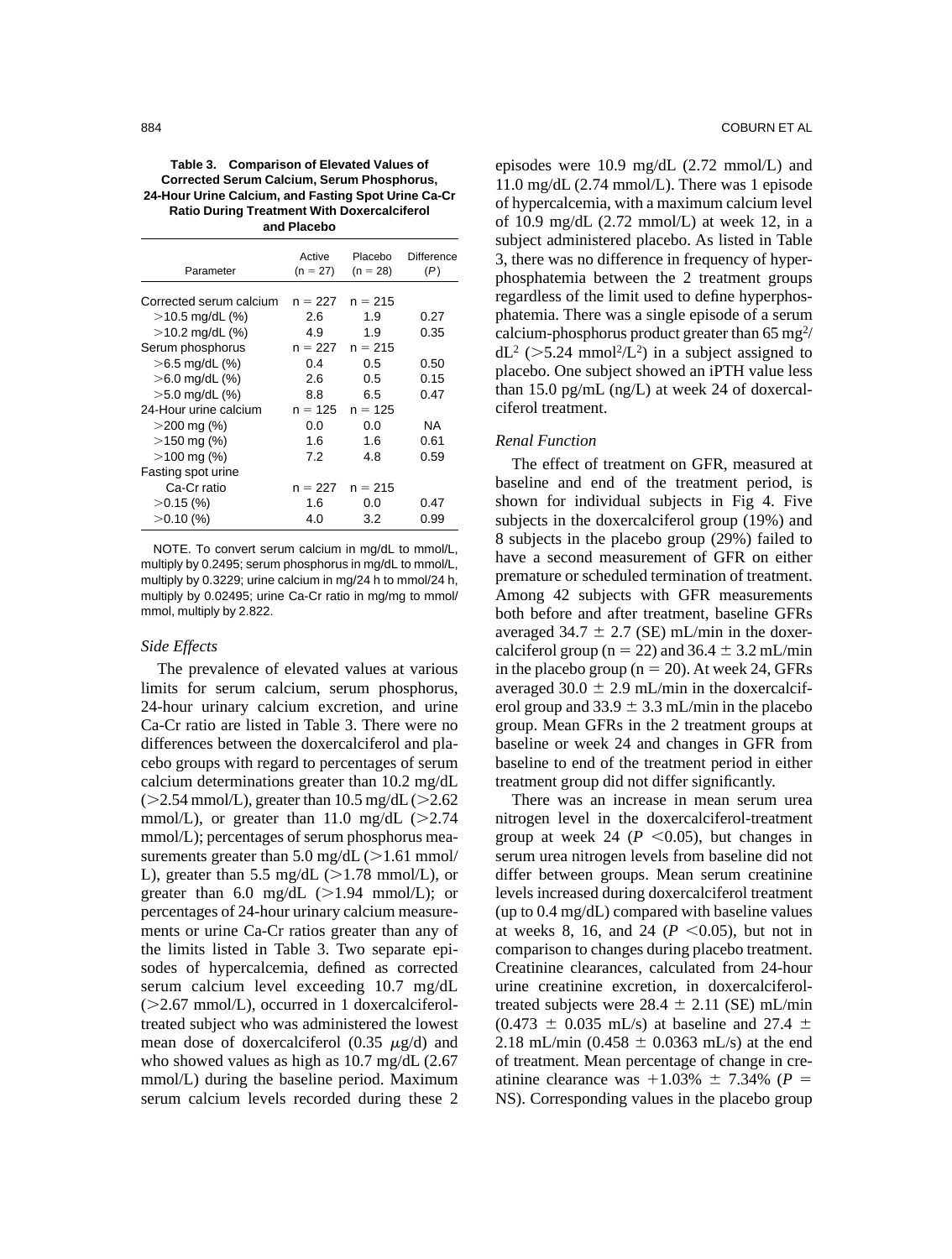

were  $28.8 \pm 2.41$  mL/min (0.480  $\pm$  0.040 mL/s) at baseline and 28.0  $\pm$  2.43 mL/min (0.467  $\pm$ 0.041 mL/s) at end of treatment. Mean percentage of change in creatinine clearance was  $-1.81\% \pm 4.73\%$  ( $P = NS$ ). Percentages of change in creatinine clearances did not differ between the 2 treatment groups.

# *Intake of Calcium-Containing Phosphate Binders*

At week 0, 6 subjects assigned to doxercalciferol treatment (22%) and 10 subjects assigned to placebo treatment (36%) were prescribed calcium-based phosphate binders. At the end of treatment, 12 subjects in the doxercalciferol group (44%) and 11 subjects in the placebo group (39%) were prescribed binders. All subjects prescribed binders were administered calcium carbonate, except for 1 or 2 subjects per treatment group who were administered calcium acetate. In subjects prescribed binders, quantities at week 0 were 641  $\pm$  325 (SD) mg/d of elemental calcium in the doxercalciferol group and  $775 \pm 498$  mg/d in the placebo group. At the end of treatment, prescribed quantities were  $683 \pm 220$  mg/d in the doxercalciferol group and  $707 \pm 355$  mg/d in the placebo group. Analysis of the percentage of reductions in iPTH levels in doxercalciferoltreated subjects prescribed calcium-based binders compared with those not prescribed such agents showed no significant differences (data

not shown). Similarly, prescription of calciumbased binders had no effect on changes in serum calcium levels.

# *Routine Chemistry and Hematology Tests*

Mean total alkaline phosphatase levels decreased with doxercalciferol treatment from a baseline value of 113.9  $\pm$  17.1 U/L by 9% and 12% at weeks 16 and 24, respectively  $(P \le 0.05)$ . Conversely, mean alkaline phosphatase levels in the placebo group remained unchanged. No other changes of clinical importance were observed from baseline or between groups for other routine biochemical or hematologic parameters. Serum albumin levels, used to correct serum calcium values, were unchanged from baseline in both groups during the treatment period ( $P \geq$ 0.13).

# *Serum Bone-Specific Markers and 1*-*,25-Dihydroxyvitamin D*

Among patients in the doxercalciferol group, reductions from baseline level in serum BSAP were 19.7%  $\pm$  3.7% and 27.9%  $\pm$  4.6% at weeks 16 and 24, respectively  $(P \le 0.001)$ . BSAP level reductions from baseline were not significant at any treatment week in the placebo group. Differences in BSAP level reductions were significant between the 2 treatment groups from week 8 to week 24 ( $P \leq 0.05$ ). Similar reductions were observed in serum N- and C-telopeptide levels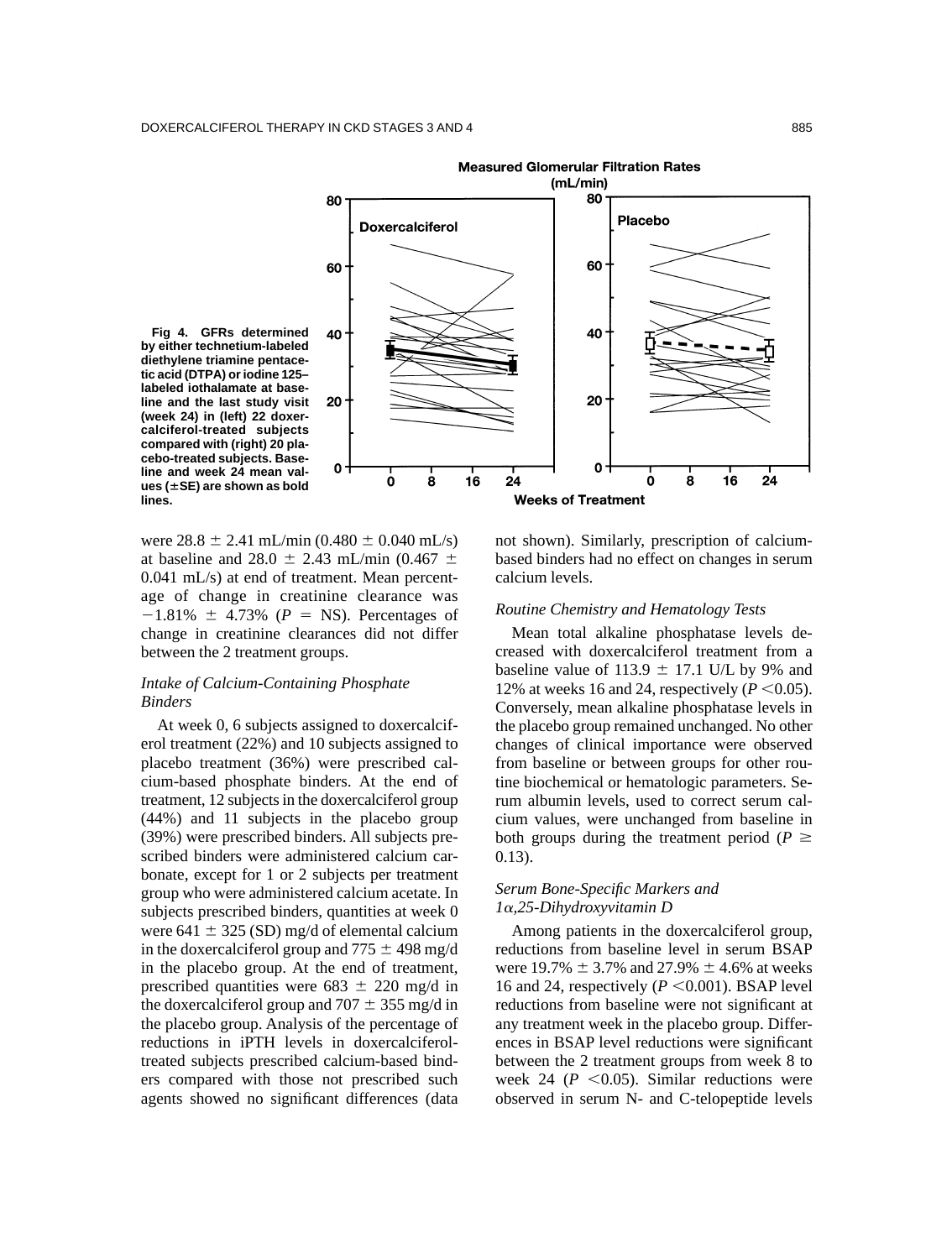during doxercalciferol treatment. Mean serum osteocalcin level declined from baseline by 22% at week 24  $(P \leq 0.001)$  with doxercalciferol treatment. This decrease differed significantly from the corresponding change observed in the placebo group ( $P \le 0.01$ ). In the doxercalciferol group, mean increments in serum total  $1\alpha,25$ dihydroxyvitamin D levels from baseline increased gradually to reach  $48.8\% \pm 18.2\%$  (SE) by week 24  $(P = 0.025)$ ; no changes were observed in the placebo group. During the treatment period, changes in serum total  $1\alpha,25$ dihydroxyvitamin D levels differed between the 2 treatment groups ( $P \le 0.05$ ) from weeks 4 to 24.

# *Premature Terminations*

Nine subjects failed to complete the full 24 week treatment period; 3 subjects in the doxercalciferol group and 6 subjects in the placebo group. One doxercalciferol-treated subject withdrew during week 5 because of congestive heart failure; another withdrew during week 8 on the recognition of a previously existing disorder causing intestinal malabsorption; this problem had not been recognized during screening. The third doxercalciferol-treated subject withdrew when hemodialysis therapy was initiated during week 15. Three placebo-treated subjects withdrew prematurely because of adverse events: 1 subject had a myocardial infarction during week 12, 1 subject died at home with a presumed cardiac arrest during week 15, and the third subject developed neuromuscular symptoms and withdrew during week 16. Three additional placebo-treated patients withdrew: 1 subject was "unable to tolerate" the test drug during week 3, another subject moved away from the study area during week 14, and another subject was withdrawn when hemodialysis therapy was started during week 20.

### *Dosing Compliance*

Compliance to the prescribed doses averaged greater than 98% and exceeded 80% in 52 of 55 treated subjects. Dosing compliance was 71% in 1 subject randomly assigned to placebo and 79% in another subject randomly assigned to doxercalciferol. A third subject, assigned to doxercalciferol, achieved only 67% dosing compliance before he withdrew because of congestive heart

failure at week 5; this patient had an increase in iPTH levels by week 4 ( 23%), as noted.

# *Prescribed Dosages*

As specified by the protocol, the prescribed dosage of test medication of 2.0 capsules/d (1.0  $\mu$ g/d for those administered doxercalciferol) was constant in all subjects during the first 4 weeks of treatment. Thereafter, the mean dose in the doxercalciferol group increased progressively and reached a plateau of 1.62  $\pm$  0.20 (SE)  $\mu$ g/d by week 20 (range of peak dose, 1.0 to 3.5  $\mu$ g/d). Mean dose in the placebo group increased more rapidly and reached a maximum of  $5.13 \pm 0.49$ capsules/d by week 24 (range of peak dose, 2 to10 capsules/d). The average prescribed number of capsules differed significantly between the 2 treatment groups from weeks 12 through 24 (*P*  $\leq$ 0.05). Dosages of test medication were reduced in 4 doxercalciferol-treated subjects. In 1 subject, the dosage was reduced temporarily from 1.5 to 0.5  $\mu$ g/d after 8 weeks of treatment because plasma iPTH level decreased to 53 pg/mL (ng/L) from the baseline value of 172 pg/mL (ng/L). During week 15, the dosage was restored to 1.0  $\mu$ g/d after plasma iPTH level increased to 90 pg/mL (ng/L) at the end of week 12. Plasma iPTH levels then ranged from 90 to 124 pg/mL (ng/L) while the dosage was continued at 1.0  $\mu$ g/d during the final weeks of treatment. In a second subject, the dosage was reduced from 1.5 to 1.0  $\mu$ g/d after 20 weeks of treatment when plasma iPTH level decreased to 39 pg/mL (ng/L) from the baseline value of 285 pg/mL  $(ng/L)$ ; subsequently, plasma iPTH level increased to 71 pg/mL (ng/L) after 4 weeks on the reduced dosage. In a third subject, the dosage was reduced from 2.0 to 1.5  $\mu$ g/d during week 9 after the plasma iPTH level decreased to 69 pg/mL (ng/L) from a baseline value of 231 pg/mL (ng/L). Plasma iPTH levels stabilized at 96 pg/mL (ng/L) during weeks 20 through 24 at this reduced dosage. Doxercalciferol treatment was suspended because of hypercalcemia twice in 1 doxercalciferol-treated subject, as noted.

# **DISCUSSION**

The present randomized, double-blinded, placebo-controlled clinical trial shows that doxercalciferol ( $1\alpha$ -hydroxyvitamin D<sub>2</sub>) is highly effective in reducing elevated iPTH levels in patients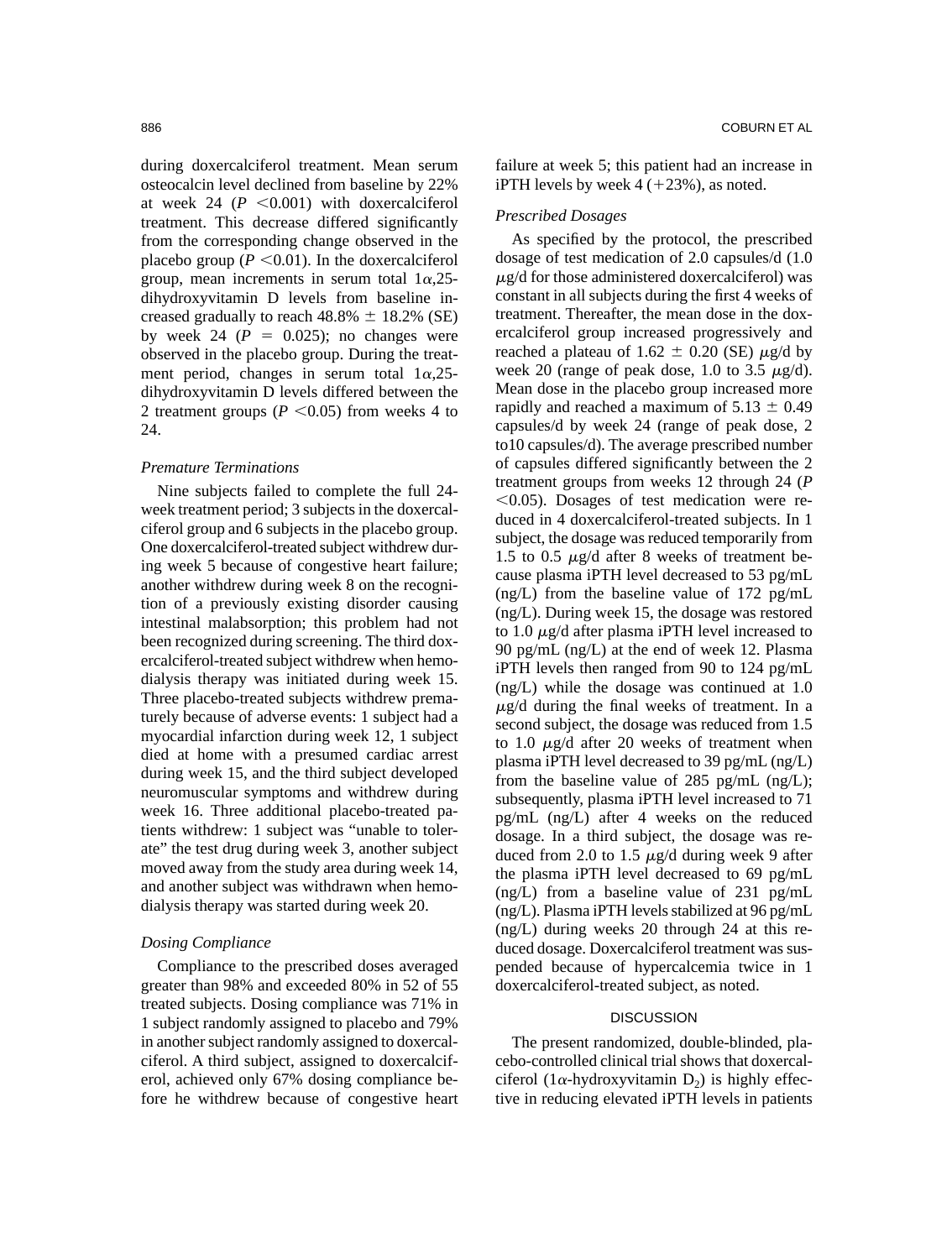with secondary hyperparathyroidism associated with mild to moderate renal insufficiency. This trial differs from previous studies that evaluated either calcitriol<sup>8,10,11,15,26,27</sup> or alfacalcidol (1 $\alpha$ hydroxyvitamin  $D_3$ <sup>12</sup> in that the dosage of doxercalciferol was adjusted according to changes in plasma iPTH levels, with increments in serum calcium and phosphorus levels considered side effects. In trials using calcitriol, doses were either constant<sup>11,15,26,27</sup> or the dosage was increased gradually until hypercalcemia appeared.8,10 In a large trial using alfacalcidol, the dose was increased until serum calcium levels increased "slightly within the normal range," but was reduced when hypercalcemia appeared.<sup>12</sup>

In the present trial, a decrease in iPTH levels of 30% or greater from baseline was chosen as the minimal clinically meaningful reduction. However, mean percentage of iPTH level reduction actually achieved was considerably larger, averaging more than 46% during the last 4 weeks of the study. The incidence of side effects, assessed from various degrees of elevation of serum calcium or serum phosphorus levels or different increments in urinary calcium levels, did not differ between the placebo- and doxercalciferol-treated groups.

In mild to moderate renal insufficiency, serum total 1,25-dihydroxyvitamin D levels usually are low or in the lower portion of the normal range.2,3,28,29 Such low or low-normal 1,25 dihydroxyvitamin D levels often are associated with elevated PTH levels, and levels of the former ordinarily would increase, except for the failure of renal tubular cells to respond to the greater PTH levels. Therapy with an active vitamin D sterol would be useful in such patients. However, therapy with calcitriol or alfacalcidol is used infrequently because of overriding concerns regarding the risk for side effects.

To evaluate doxercalciferol as an alternate therapy for secondary hyperparathyroidism in patients with CKD stages 3 and 4, we compare doxercalciferol, in the following paragraphs, with calcitriol and alfacalcidol, with a focus on the effects of these agents in controlled trials on: (1) serum and urine calcium levels, and (2) creatinine clearances and GFR. Ideally, there should be trials that directly compare these vitamin D sterols, but such trials are not available.

In the present trial, the final mean serum

calcium level in doxercalciferol-treated patients did not differ from that of the placebo group. The maximum absolute increment in mean serum calcium level was small  $(+0.47 \text{ mg/dL}$  [0.12 mmol/L]) despite the escalation in doxercalciferol dose to an average of  $1.62 \pm 0.20$  (SE)  $\mu$ g/d and a mean prescribed dose of elemental calcium from phosphate binders of 683  $\pm$  220 (SD) mg/d in 45% of subjects. Moreover, doxercalciferol dosage was reduced in only 1 subject because of hypercalcemia. This subject had a prior history of hypercalcemia when not treated with active vitamin D sterols. These observations contrast sharply with reported dosage reductions in a substantial fraction of subjects who developed hypercalcemia during controlled trials using calcitriol doses titrated upward from 0.25  $\mu$ g/d.<sup>8,10</sup> In the study of Nordal and Dahl,<sup>8</sup>, calcitriol dosage averaged only 0.32  $\mu$ g/d. Bianchi et al<sup>27</sup> noted that mean serum calcium level increased from a baseline value of 8.5  $\pm$  0.3 mg/dL (2.12  $\pm$ 0.07 mmol/L) to  $9.3 \pm 0.2$  mg/dL (2.32  $\pm$  0.05 mmol/L;  $P \le 0.05$ ) and then to  $9.9 \pm 0.2$  mg/dL  $(2.47 \pm 0.05 \text{ mmol/L}; P \leq 0.01)$  with use of a constant calcitriol dosage of 0.25  $\mu$ g/d, with calcium carbonate providing 500 mg/d of elemental calcium. Ritz et al<sup>15</sup> administered calcitriol in a dose of 0.125  $\mu$ g/d and detected no change in serum calcium levels; however, there was no reduction in iPTH levels.

Comparison of doxercalciferol and alfacalcidol is of special interest because both sterols undergo hepatic hydroxylation before exerting their effects. In a large placebo-controlled trial, Hamdy et  $al^{12}$  reported that alfacalcidol increased mean serum calcium level to 9.76 mg/dL  $(2.44 \text{ mmol/L})$  compared with 9.44 mg/dL  $(2.36$ mmol/L) in placebo patients after 6 months of treatment ( $P \le 0.05$ ). The increment in serum calcium levels from baseline of  $+0.32$  mg/dL (0.08 mmol/L) did not differ from the maximum increment of 0.47 mg/dL (0.12 mmol/L) observed in the present study with doxercalciferol. However, average doxercalciferol dosage at the end of the present trial was 4-fold greater than the alfacalcidol dose:  $1.62 \mu g/d$  versus 0.42  $\mu$ g/d, respectively. Furthermore, patients who entered the present study had greater pretreatment iPTH levels than those administered alfacalcidol by Hamdy et al<sup>12</sup> (219  $\pm$  22 versus 96.8  $\pm$ 16.3 pg/mL, respectively), and the percentage of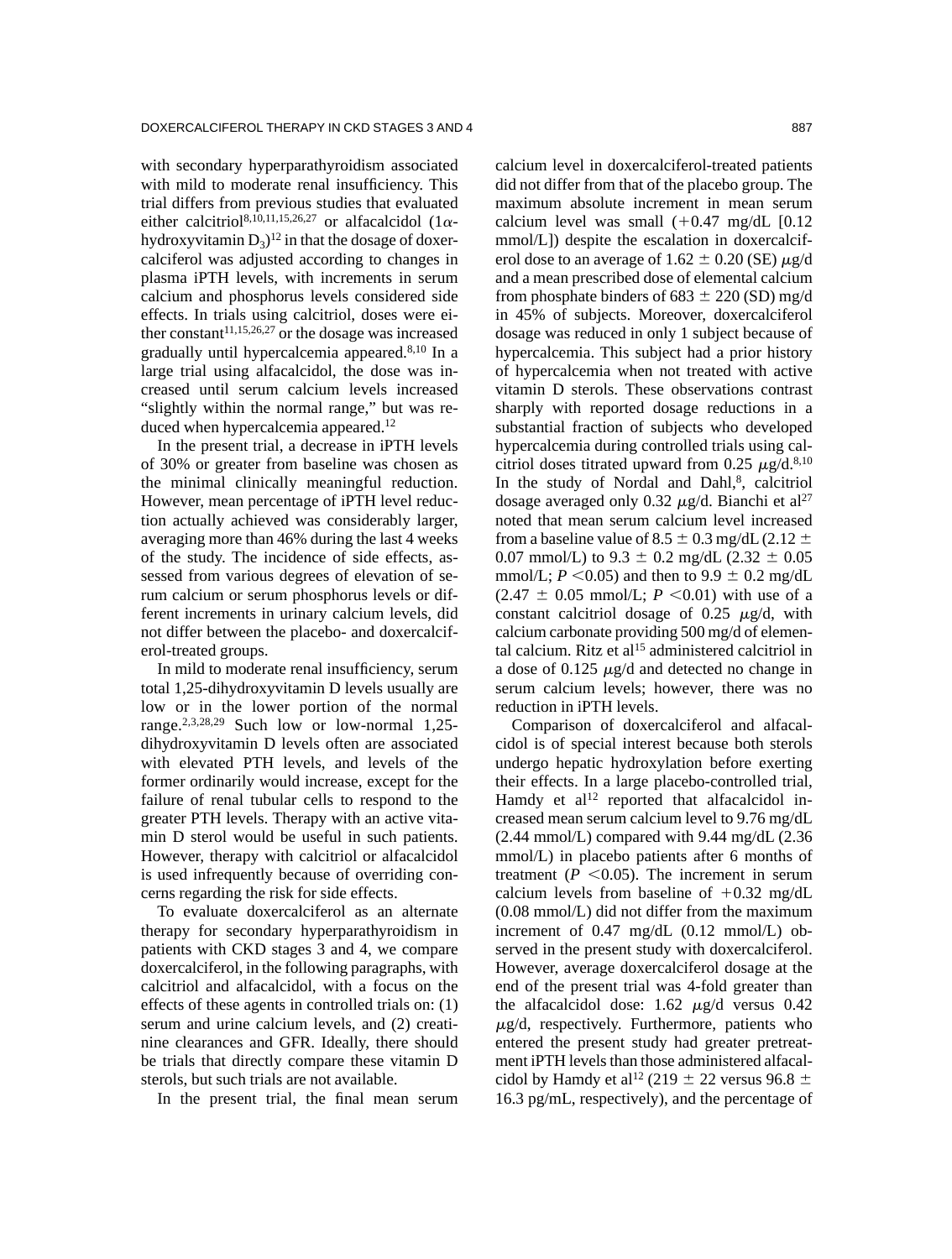suppression at 6 months with doxercalciferol was 46% compared with 28% with alfacalcidol. These observations suggest that doxercalciferol may have a greater margin of safety than alfacalcidol, but direct comparisons of the sterols are necessary to establish such a difference.

Data in experimental animals indicate that doxercalciferol is less calcemic than either calcitriol or alfacalcidol. Observations show that small, but equal, low doses of doxercalciferol and alfacalcidol have the same potencies in promoting healing of rickets in vitamin D–deficient rats<sup>30</sup>; however, at larger doses, doxercalciferol has far less calcemic and calciuric actions.18,19,31

Similar data are available from clinical studies. A trial of osteoporotic women that used doxercalciferol doses up to 10.0  $\mu$ g/d found only modest increments in urine calcium levels without hypercalciuria with doses as high as 5.0  $\mu$ g/d.<sup>32</sup> This compares with the substantial hypercalciuria observed in healthy subjects administered lower doses of either alfacalcidol<sup>33</sup> or calcitriol.<sup>34</sup> Baker et al<sup>10</sup> observed a mean increment in urine calcium level of 61 mg/24 h (1.52 mmol/24 h), which was 125% of the baseline value, in patients administered calcitriol at doses of 0.25 to 0.5  $\mu$ g/d for 24 weeks. With alfacalcidol, Hamdy et al<sup>12</sup> found a mean increment in  $24$ hour urinary calcium level of  $19 \pm 7.6$  mg/24 h  $(0.47 \pm 0.19 \text{ mmol}/24 \text{ h})$  after 6 months of therapy. This compares with the increment in urinary calcium level of  $11 \pm 4.7$  mg/24 h  $(0.27 \pm 0.12 \text{ mmol}/24 \text{ h})$  after 24 weeks of treatment with doxercalciferol in substantially larger doses than those of alfacalcidol. Data from the present trial show no difference in frequency of hypercalciuric events in doxercalciferol- compared with placebo-treated patients. Thus, comparison of the current data with those from controlled trials using either calcitriol or alfacalcidol suggests there may be a reduced tendency for doxercalciferol to increase urinary calcium levels despite use of larger doses.

One concern limiting the use of active vitamin D sterols has been their potential effect to reduce renal function and accelerate progression of CKD. Such an effect would not be surprising if severe or prolonged hypercalcemia were to develop.35 In an early trial with calcitriol, 1.0  $\mu$ g/d, there was an increase in serum creatinine level in conjunction with an increase in serum calcium

level13; both resolved after calcitriol therapy was discontinued. Another trial that used calcitriol, 0.5  $\mu$ g/d, in osteoporotic women noted significant increments in serum creatinine levels in comparison to results in placebo-treated patients.14 One study of subjects with moderately severe CKD<sup>36</sup> and another study of patients with psoriasis and normal kidney function<sup>37</sup> showed that calcitriol in doses of 0.5  $\mu$ g/d or greater caused a reduction in creatinine clearance; however, there was no effect on GFR measured by means of inulin clearance.<sup>36,37</sup> Such findings are consistent with calcitriol exerting an action to inhibit renal tubular secretion of creatinine without affecting GFR. In calcitriol trials that used lower doses of 0.125  $\mu$ g/d<sup>15</sup> or 0.25  $\mu$ g/d,<sup>26,27,38</sup> increments in serum creatinine levels and/or reductions in creatinine clearances were not observed. These data suggest that the effect of calcitriol on serum creatinine level may be dose dependent. In the present trial, slight increments in serum creatinine levels occurred in subjects administered doxercalciferol, but these changes did not differ from those observed in the placebo group, and no differences in measured GFRs or creatinine clearances were detected between treatment groups.

It is unknown what iPTH level indicates secondary hyperparathyroidism of a magnitude that warrants therapy with an active vitamin D sterol. In early studies of patients with CKD stages 3 and 4, pretreatment bone biopsy specimens showed features of secondary hyperparathyroidism in a large fraction of subjects who were enrolled solely on the basis of stable renal disease without consideration of PTH levels.<sup>8-10</sup> Unfortunately, a retrospective comparison of PTH levels in these early studies compared with more recent reports is thwarted because the antiserum used for PTH measurements in the early studies8-10 cannot be compared with the widely used "iPTH" assay used in several more recent reports<sup>11,12,15,27</sup> and in the present study.

In pretreatment bone biopsies, Bianchi et  $al^{27}$ found highly abnormal histomorphometric parameters consistent with secondary hyperparathyroidism in patients with a mean iPTH level of 142 pg/mL (range, 39 to 220 pg/mL). In their large study, Hamdy et al $^{12}$  found histomorphometric abnormalities, almost entirely those of hyperparathyroidism, in the pretreatment bone biopsy speci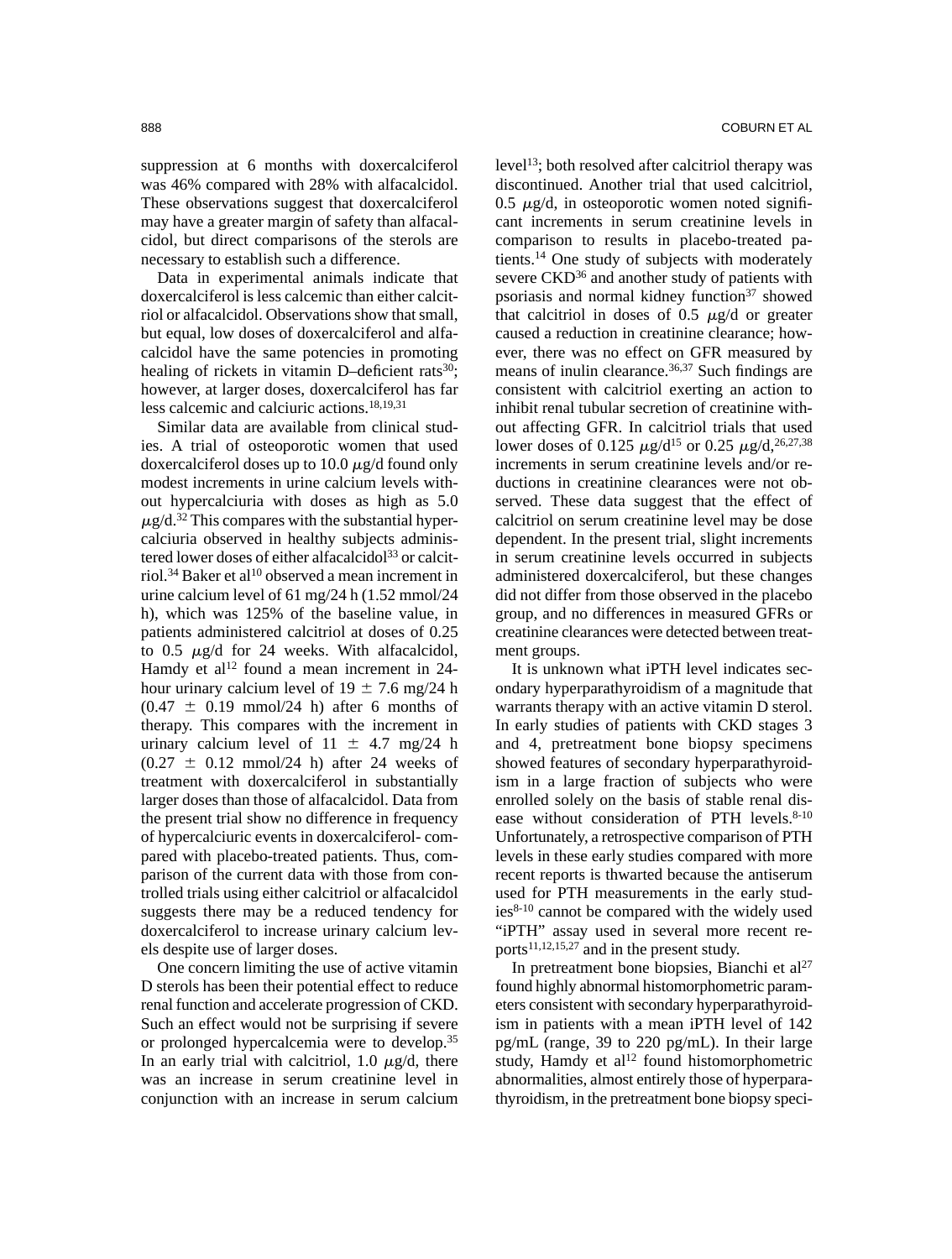men in 76% of patients assigned to alfacalcidol treatment and 73% of those assigned to placebo. Mean iPTH levels in these 2 groups were 97  $\pm$ 149 (SD) and 60  $\pm$  43 pg/mL (ng/L), respectively. Two years later, skeletal abnormalities were present in 86% of bone biopsy samples from the placebo group when mean iPTH level had doubled. No individual biopsy data were reported from either study, which might indicate the iPTH level at which skeletal features of secondary hyperparathyroidism exist in patients with CKD stages 3 or 4. Also, it is not possible to characterize the relationship between severity of bone biopsy specimen abnormalities and iPTH levels, as reported in patients with ESRD by Quarles et al<sup>39</sup> and Sherrard et al.<sup>40</sup> The present trial excluded patients with iPTH levels less than 86 pg/mL (ng/L), and the severity of secondary hyperparathyroidism, judged by iPTH levels, was considerably greater than that reported in the trials that used a similar iPTH assay  $(IRMA)$ .<sup>12,27</sup> Early studies of patients with moderate to severe renal insufficiency showed a reduced calcemic response to a standardized infusion of parathyroid extract,<sup>41</sup> and it was suggested that skeletal resistance to the calcemic action of PTH occurs in the early phases of renal insufficiency. However, data on bone histological characteristics evaluated without regard to PTH levels<sup>8,10,12,27,42</sup> suggest that histological features of secondary hyperparathyroidism are common and occur with only modest elevations in iPTH levels in patients with CKD stages 3 and 4.

Thus, the present double-blinded placebocontrolled trial indicates that oral doxercalciferol administered in daily doses that averaged slightly greater than 1.5  $\mu$ g/d is highly effective in reducing iPTH levels in adult patients with estimated GFRs ranging from 13 to 43 mL/min/1.73 mm2. Moreover, serum calcium levels were minimally affected, and dosage reduction was necessary in only 1 of 27 subjects because of hypercalcemia. Additional trials for more prolonged periods and with bone biopsies are needed to define the long-term role and actions of doxercalciferol in CKD stages 3 and 4.

### ACKNOWLEDGMENT

The authors thank J. Frazão, MD, B. Levine, MD (coinvestigators); K. Knibloe, BA, S. Shupien, BA, and B, Trenier, MA (research associates) from West Los Angeles

Brown, MD, and M. McKnight, MD (co-investigators) from Ochsner Chronic Hemodialysis, Ochsner Clinic, New Orleans, LA; M. O'Shea, MD (co-investigator) from Western New England Renal and Transplant Associates, West Springfield, MA; M. Anger, MD, E. Fish, MD, D. Gillum, MD, R. Halterman, MD, T. Mooney, MD, H. Singh, MD, S. Venkatesh, MD, and M. Yanover, MD (co-investigators) from Western Nephrology and Metabolic Bone Disease, Boulder, Lakewood, and Thornton, CO; J. Fischer, MD, M. Kipnes, MD, S. Schwartz, MD, and A. Trakhtenbroit, MD (coinvestigators) from Diabetes and Glandular Disease Clinic, San Antonio, TX; D. Kyllo, BS, L. Douglass, BS (study coordinators), and L. LeVan, PhD, (laboratory analyst) from Bone Care International, Inc, Middleton, WI; and E. Leary, PhD, (laboratory analyst) from Pacific Biometrics, Inc, Seattle, WA, for their assistance.

### REFERENCES

1. Lucas PA, Brown RC, Woodhead JS, Coles GA: Ratio of parathyroid hormone to 1,25-dihydroxycholecalciferol in early renal failure. Kidney Int Supp 16:S171-S174, 1983

2. Pitts TO, Piraino BH, Mitro R, et al: Hyperparathyroidism and 1,25-dihydroxyvitamin D deficiency in mild, moderate, and severe renal failure. J Clin Endocrinol Metab 67:876-881, 1988

3. Reichel H, Deibert B, Schmidt-Gayk H, Ritz E: Calcium metabolism in early chronic renal failure: Implications for the pathogenesis of hyperparathyroidism. Nephrol Dial Transplant 6:162-169, 1991

4. Martinez I, Saracho R, Montenegro J, Llach F: A deficit of calcitriol synthesis may not be the initial factor in the pathogenesis of secondary hyperparathyroidism. Nephrol Dial Transplant 11:S22-S28, 1996 (suppl 3)

5. Goodman WG, Coburn JW: The use of 1,25-dihydroxyvitamin  $D_3$  in early renal failure. Ann Rev Med 43:227-237, 1992

6. Coburn JW, Elangovan L: Prevention of metabolic bone disease in the pre-end-stage renal disease setting. J Am Soc Nephrol 9:S71-S77, 1998 (suppl 4)

7. Coburn JW, Maung HM: Use of active vitamin D sterols in patients with chronic kidney disease, stages 3 and 4. Kidney Int Suppl 63:S49-S53, 2003

8. Nordal KP, Dahl E: Low dose calcitriol versus placebo in patients with predialysis chronic renal failure. J Clin Endocrinol Metab 67:929-936, 1988

9. Massry SG: Assessment of  $1,25(OH)<sub>2</sub>D<sub>3</sub>$  in the correction and prevention of renal osteodystrophy in patients with mild to moderate renal failure, in Norman AW, Schaefer K, Grigoleit H-G, v Herrath D (eds): Vitamin D: A Chemical, Biochemical and Clinical Update. Berlin, Germany, de Gruyter, 1985, pp 935-937

10. Baker LRI, Abrams SML, Roe CJ, et al:  $1,25(OH)_{2}D_{3}$ administration in moderate renal failure: A prospective double-blind trial. Kidney Int 35:661-669, 1989

11. Przedlacki J, Manelius J, Huttunen K: Bone mineral density evaluated by dual-energy X-ray absorptiometry after one-year treatment with calcitriol started in the predialysis phase of chronic renal failure. Nephron 69:433-437, 1995

12. Hamdy NAT, Kanis JA, Beneton MNC, et al: Effect